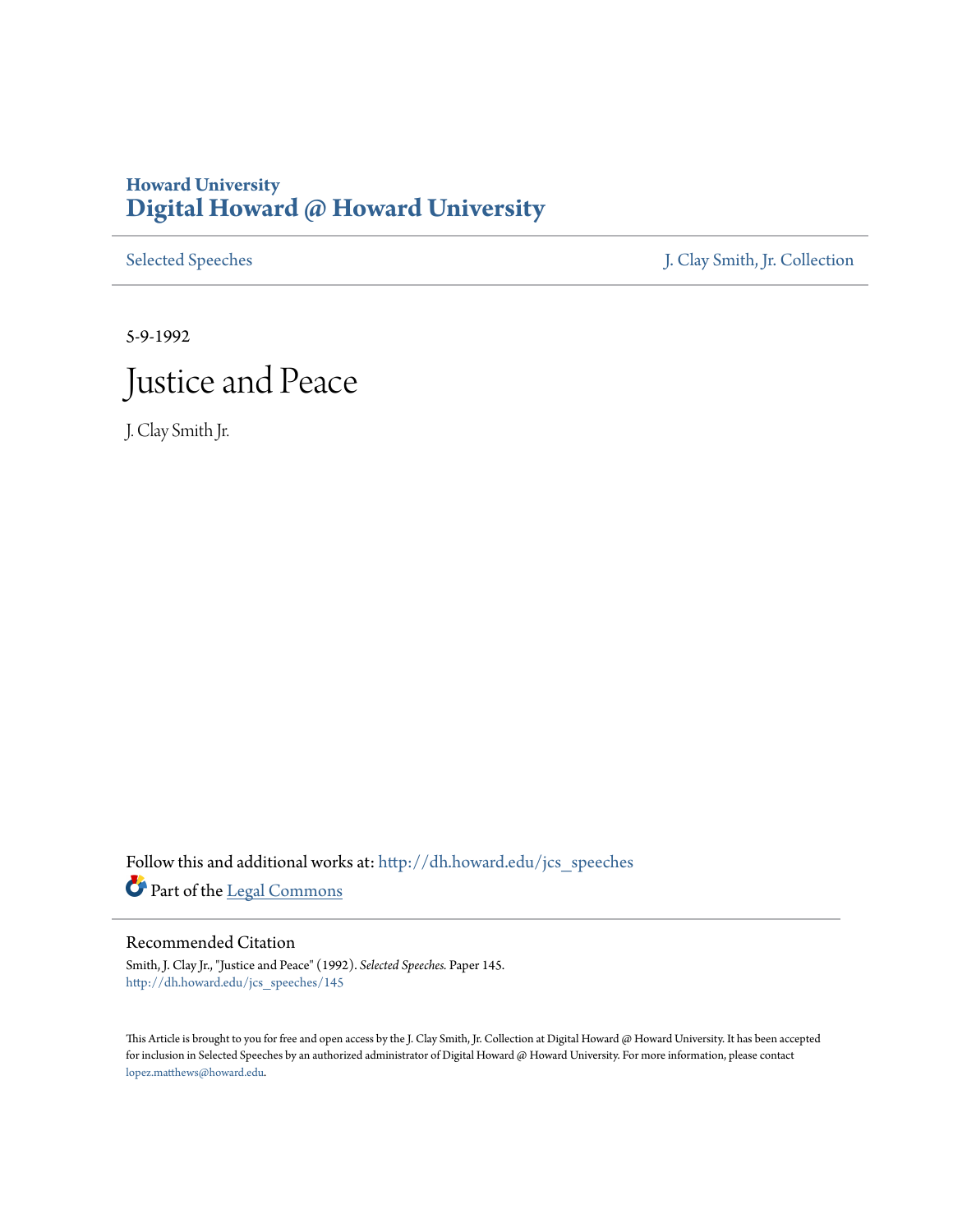## Justice and Peace<sup>\*</sup>

 $\overline{r}$ 

I am deeply honored that this evening the Washington Bar Association has bestowed upon me The Charles Hamilton Houston Medallion of Merit. In recent days since several white Los Angeles police officers were acquitted for the excessive beating of a black motorist, Rodney G. King, by an all-white jury in simi Valley, California, we have heard the chant, the echo of which will linger during the New century: "No Justice, No Peace!" In 1936, just after Charles Hamilton Houston and other distinguished black lawyers had won some impressive civil rights cases before the united states Supreme Court, Houston warned us, and I now repeat his words, "Don't Shout Too Soon!"

Nearly fifty years have passed since Houston uttered the words "Don't Shout Too Soon!" Why, one must ask, did Houston surround his great legal victories with this admonition? What was in his mind? Could he see that the legal victories in the United states Supreme Court were fragile? Is it possible that Providence allowed Houston to glance at the future? I don't know the answers to these questions. All I know is that his admonition, "Don't Shout Too Soon!" was wise instruction.

Houston was peaceable man. He never, so far as we know, urged

<sup>•</sup> Response of Professor J. clay smith, Jr., on the occasion of receiving the Charles Hamilton Houston Medallion of Herit, the hiqhest honor bestowed by the Washington Bar Association, on May 9, 1992, at the J.W. Merriott Hotel in Washington, D.C. Professor smith teaches at the Howard University School of Law.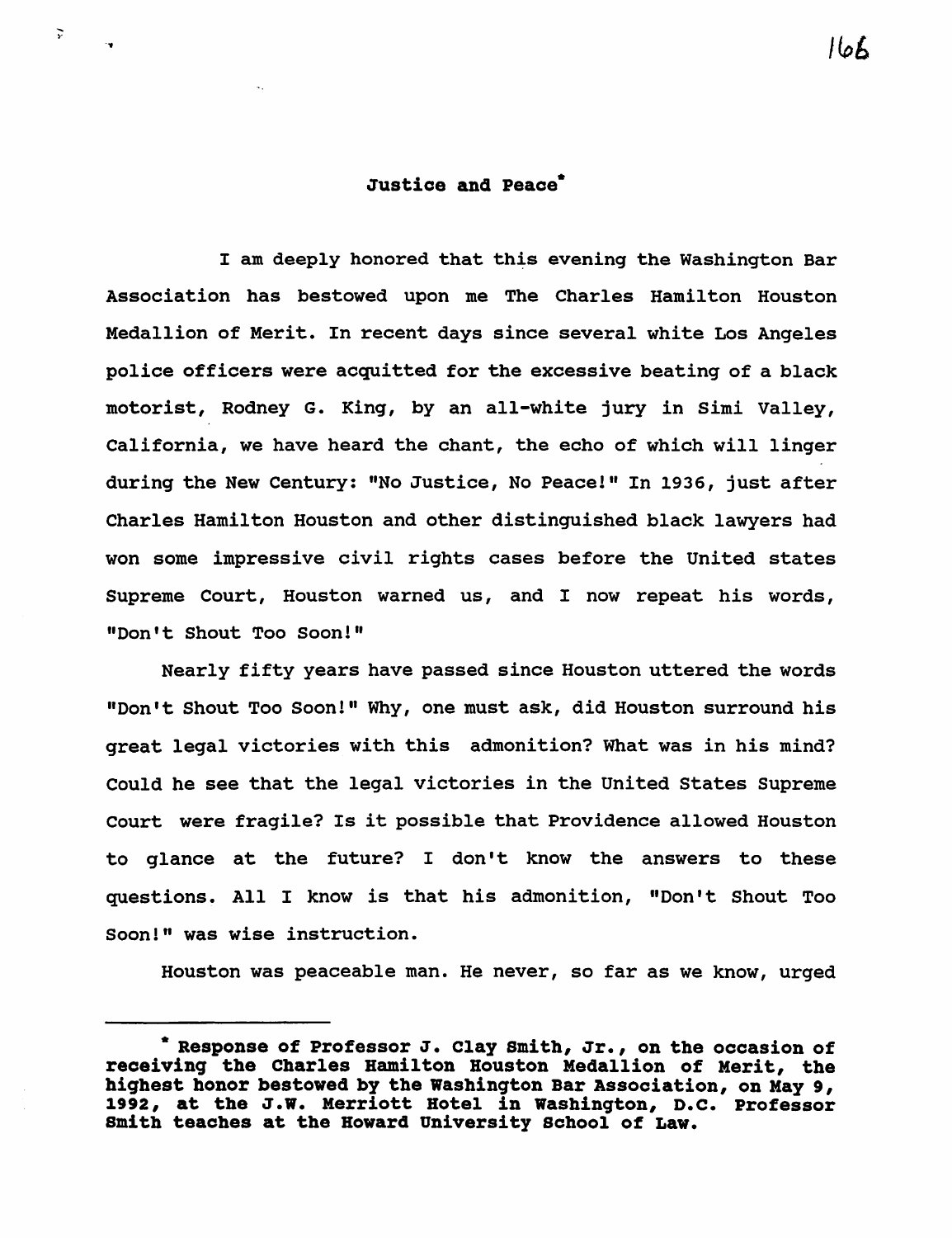black people to do violence as a response to injustice. But, I have a hunch that Houston understood that without justice in the courts for black Americans there could be no peace. However, lawyers, such as Houston, James Madison Nabrit, Jr., Thurgood Marshall, Z. Alexander Looby, Oliver W. Hill, and Ollie May Cooper continued to seek peace, even though justice had not been won. Notice what I have said: even in the face of adversity, Houston and other black lawyers, many of whom were members of the Washington Bar Association, continued to seek peace, even though justice had not been won. Do you now see why Houston admonish black people in the 1930s not to shout too soon when he won a case or two in the United States Supreme Court? Houston knew that justice had not been won for the black citizens of the nation. He knew that the exclusion of blacks from the juries made justice and the appearance of justice aloof from the ordinary black citizen. Houston knew that until his people received a fair and equitable education that there could be no peace. Houston knew that as long as blacks were barred from upper level jobs because of their race, yes, even blacks with college degrees, there could be no peace.

Yet, Houston's objective was to win justice and to gain peace in America. What a goal. What an objective. What a virtuous man. What a high democratic strategy. What pain he must felt to have to tell his people "Don't Shout Too Soon!" Houston knew then as we know today that our appetites hunger for justice and for peace, as do our souls, and the souls of so many like Houston who have gone on.

2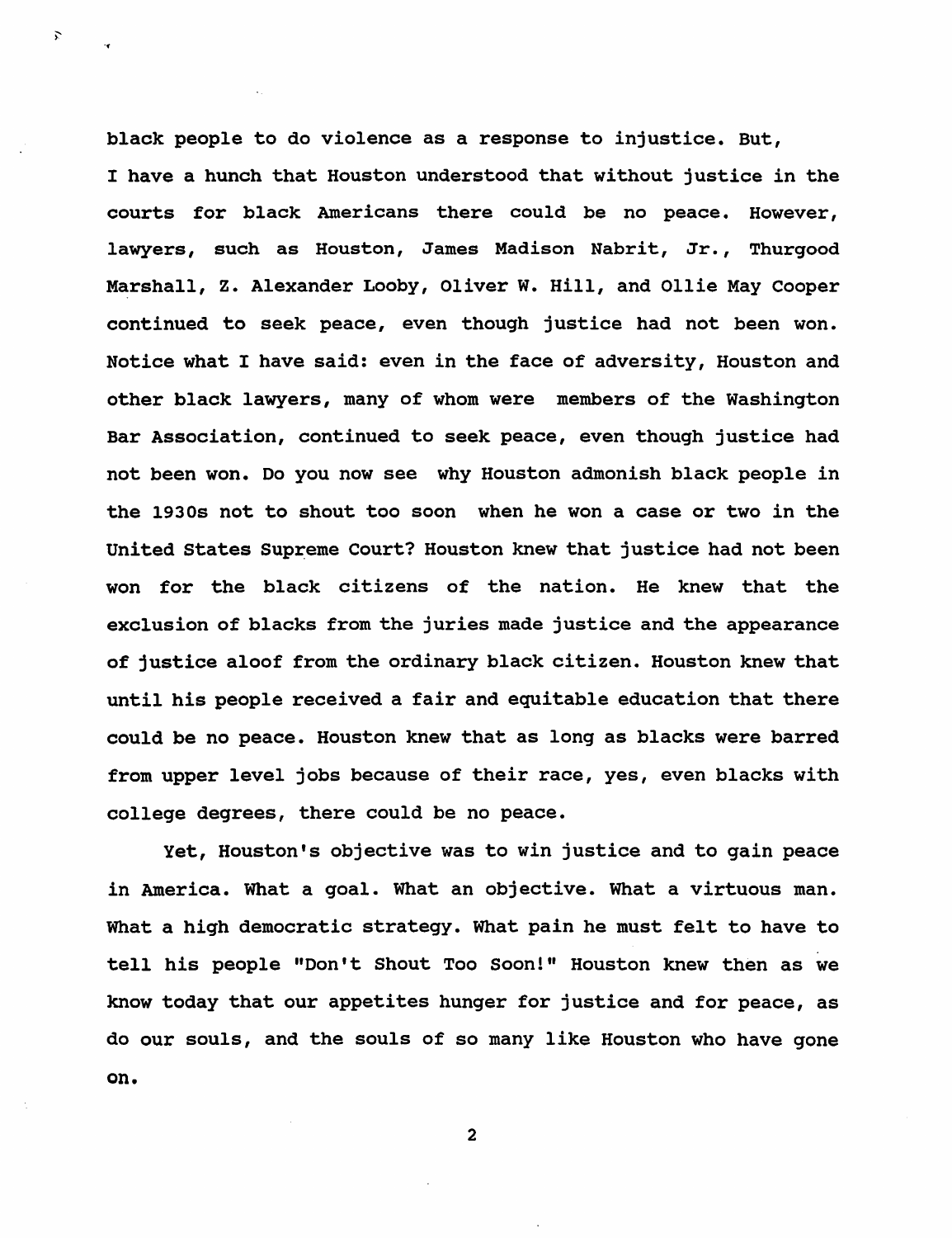It is because of men and women like Charles Hamilton Houston that I am humbled that the Washington Bar Association has singled me out to received The Charles Hamilton Houston Medallion of Merit. Many of you deserve the recognition that Houston Medallion of Merit represents because of your efforts to seek justice and peace. You have spoken out when others remained moot. You have taken risks to secure justice for the underprivileged. You have written meaningful words for generations to read. You have volunteered your time without pay for the benefit of your community. You have stood fearless in the face of adversity. You have made significant efforts to restore the confidence in those who have lost hope.

It is because of your good work, and those legal brief cases held in the hands of black lawyers and others of good will that I shall cherish the high honor that the Houston Medallion of Merit represents. The Houston Medallion of Merit is a symbol of justice and peace as one. Justice and peace are one. When our nation learns what Houston knew and taught us long ago, then we can shout. In the meantime, all of us, and many more of us must join in the search and agitate for justice because until justice is available to everyone, peace is deferred to all.

In closing, I want to read to you a transcription of a 1949 recording of Houston's words just before his death. I ask you to pretend that Charles Hamilton Houston spoke these words to Rodney G. King minutes after the policemen who beat him were acquitted of their lawless deeds: "...I can't see how we can avoid a crisis...and I don't see how [things] can avoid getting worse

3